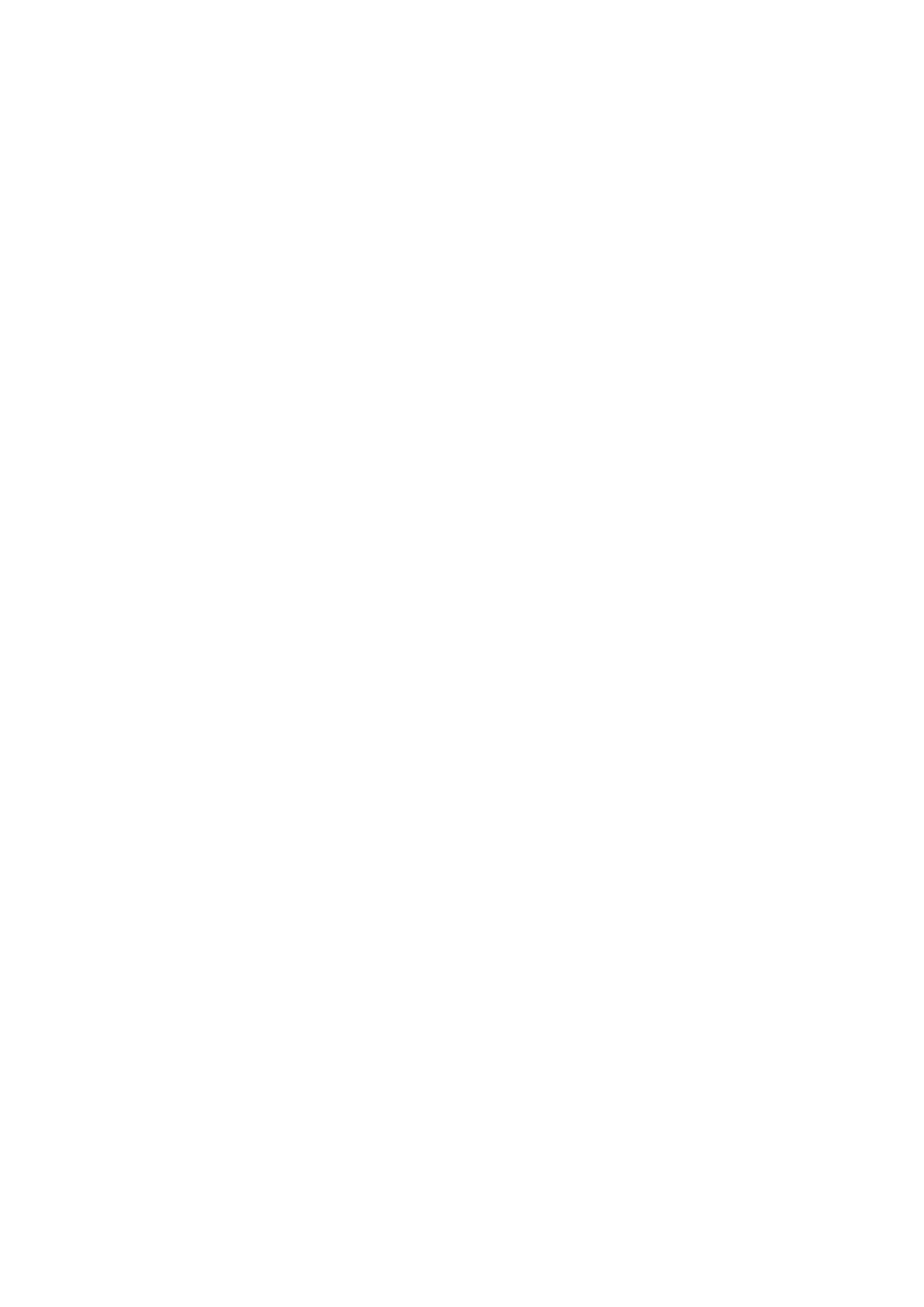

Note: a roll-call was conducted that ascertained the following members were in attendance at the commencement of the meeting:

| <b>Member</b>            |              | <b>Member</b>               |              |
|--------------------------|--------------|-----------------------------|--------------|
| Mayor P Goff             |              | Cr A Dalton                 | $\checkmark$ |
| Cr C Fletcher            | $\checkmark$ | Cr C Darby                  | $\checkmark$ |
| Cr J Bartley             | $\checkmark$ | Cr A Filipaina              |              |
| Deputy Mayor BC Cashmore | $\checkmark$ | Cr R Hills                  |              |
| Cr P Coom                | $\checkmark$ | <b>IMSB Chair D Taipari</b> | $\checkmark$ |

# **1 Apologies**

Resolution number APR/2022/19

MOVED by Cr C Fletcher, seconded by Cr A Dalton:

**That the Appointments and Performance Review Committee:**

**a) accept the apologies from:**

**Absence**

**Mayor P Goff Councillor A Filipaina**

#### **Early Departure**

**Deputy Mayor BC Cashmore Councillor C Darby**

#### **CARRIED**

Note Subsequently, Deputy Mayor BC Cashmore and Councillor C Darby did not depart early.

# **2 Declaration of Interest**

There were no declarations of interest.

#### **3 Confirmation of Minutes**

Resolution number APR/2022/20

MOVED by Cr C Fletcher, seconded by Deputy Mayor BC Cashmore:

**That the Appointments and Performance Review Committee:**

**a) confirm the ordinary minutes of its meeting, held on Tuesday, 5 April 2022, including the confidential section, as a true and correct record.**

**CARRIED**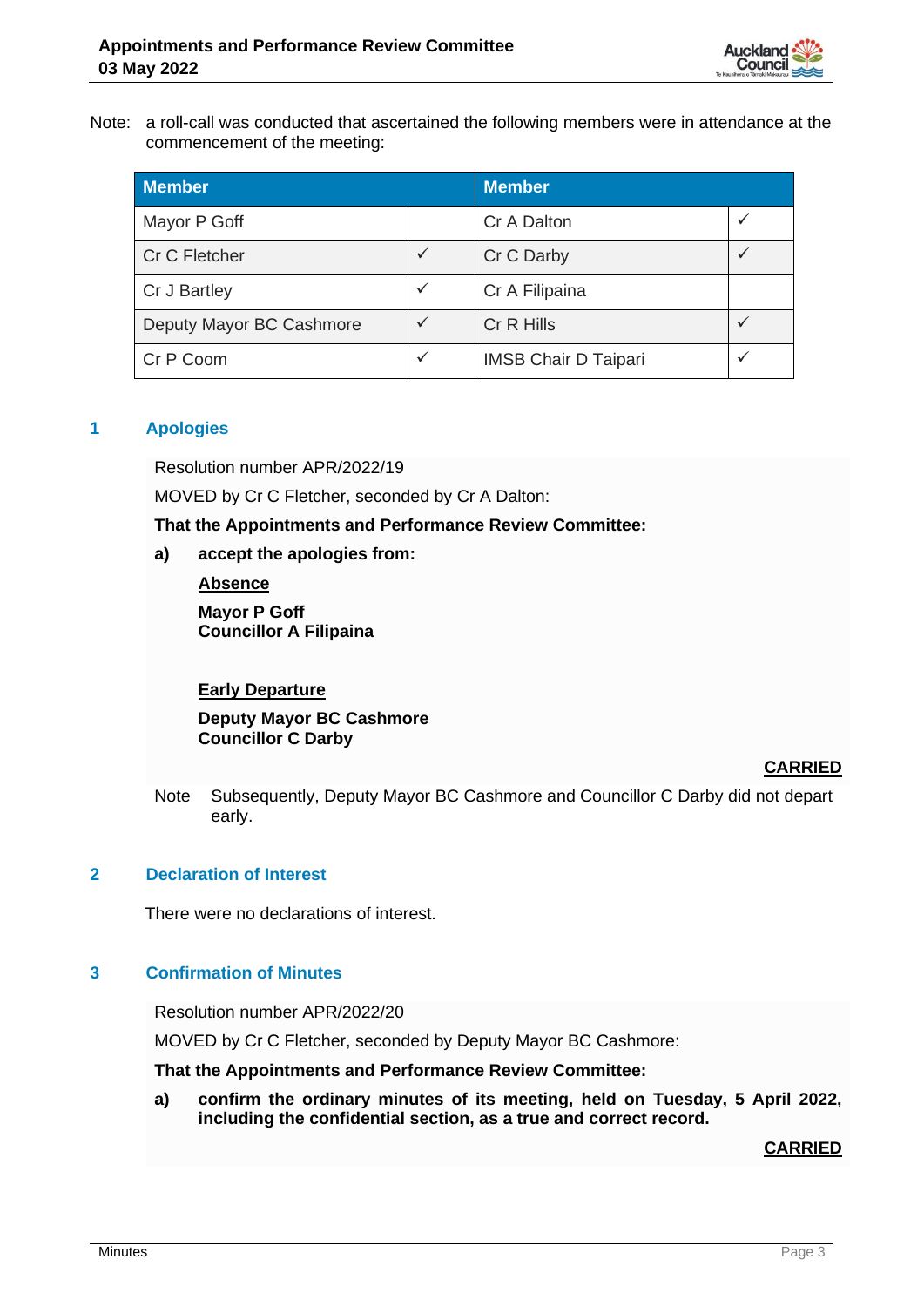

#### **4 Petitions**

There were no petitions.

# **5 Public Input**

There was no public input.

# **6 Local Board Input**

There was no local board input.

# **7 Extraordinary Business**

There was no extraordinary business.

#### **8 Appointments and Performance Review Committee Forward Work Programme - 03 May 2022**

Resolution number APR/2022/21

MOVED by Cr C Fletcher, seconded by Cr R Hills:

**That the Appointments and Performance Review Committee:**

**a) note the progress on the forward work programme appended as Attachment A of the agenda report.**

**CARRIED**

#### **9 Process for reappointments to council appointed boards and update on Tāmaki Redevelopment Company appointments**

Resolution number APR/2022/22

MOVED by Cr C Fletcher, seconded by Cr J Bartley:

**That the Appointments and Performance Review Committee:**

- **a) note the information contained in this report**
- **b) note that the reports in the confidential section of the agenda seek decisions regarding the reappointment of board members of council organisations**
- **c) note that these reports are confidential due to the personal information that they contain.**

**CARRIED**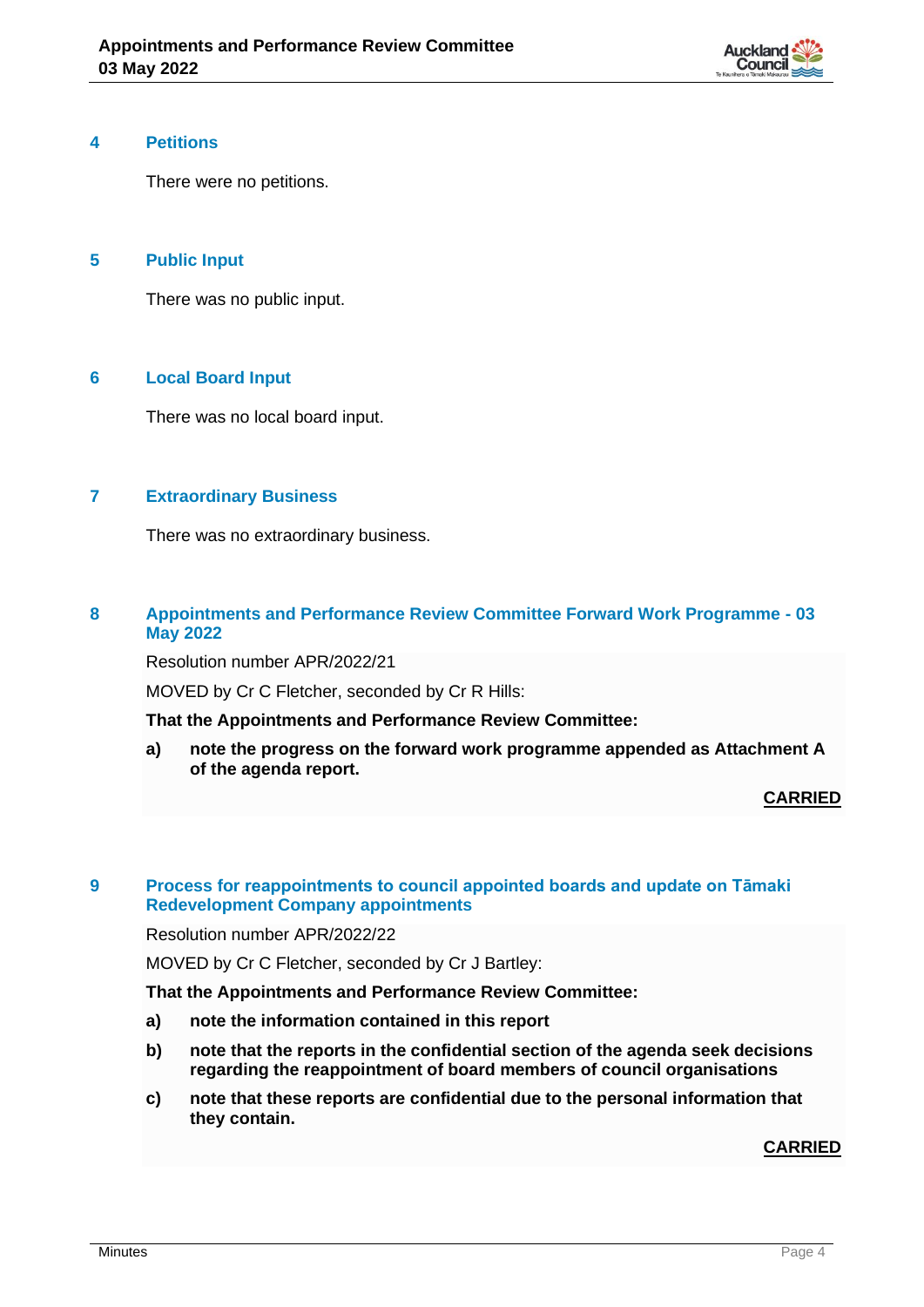

#### **10 Consideration of Extraordinary Items**

There was no consideration of extraordinary items.

# **11 Procedural motion to exclude the public**

Resolution number APR/2022/23

MOVED by Cr C Fletcher, seconded by Deputy Mayor BC Cashmore:

**That the Appointments and Performance Review Committee:**

**a) exclude the public from the following part(s) of the proceedings of this meeting.**

**The general subject of each matter to be considered while the public is excluded, the reason for passing this resolution in relation to each matter, and the specific grounds under section 48(1) of the Local Government Official Information and Meetings Act 1987 for the passing of this resolution follows.**

**This resolution is made in reliance on section 48(1)(a) of the Local Government Official Information and Meetings Act 1987 and the particular interest or interests protected by section 6 or section 7 of that Act which would be prejudiced by the holding of the whole or relevant part of the proceedings of the meeting in public, as follows:**

# **C1 CONFIDENTIAL: Auckland War Memorial Museum appointments 2022**

| Reason for passing this resolution                                                                                                                                                    | Particular interest(s) protected                                                                                                                                                                                                                               | Ground(s) under section 48(1)      |
|---------------------------------------------------------------------------------------------------------------------------------------------------------------------------------------|----------------------------------------------------------------------------------------------------------------------------------------------------------------------------------------------------------------------------------------------------------------|------------------------------------|
| in relation to each matter                                                                                                                                                            | (where applicable)                                                                                                                                                                                                                                             | for the passing of this resolution |
| The public conduct of the part of<br>the meeting would be likely to<br>result in the disclosure of<br>information for which good<br>reason for withholding exists<br>under section 7. | $s7(2)(a)$ - The withholding of the<br>information is necessary to<br>protect the privacy of natural<br>persons, including that of a<br>deceased person.<br>In particular, the report contains<br>personal information regarding<br>candidates for appointment |                                    |

#### **C2 CONFIDENTIAL: Criteria for appointing directors to Tāmaki Redevelopment Company**

| Reason for passing this resolution                                                                                                                                                    | Particular interest(s) protected                                                                                                                                                                                                                                                      | Ground(s) under section 48(1)                                                                                                                                                                      |
|---------------------------------------------------------------------------------------------------------------------------------------------------------------------------------------|---------------------------------------------------------------------------------------------------------------------------------------------------------------------------------------------------------------------------------------------------------------------------------------|----------------------------------------------------------------------------------------------------------------------------------------------------------------------------------------------------|
| in relation to each matter                                                                                                                                                            | (where applicable)                                                                                                                                                                                                                                                                    | for the passing of this resolution                                                                                                                                                                 |
| The public conduct of the part of<br>the meeting would be likely to<br>result in the disclosure of<br>information for which good<br>reason for withholding exists<br>under section 7. | s7(2)(a) - The withholding of the<br>information is necessary to<br>protect the privacy of natural<br>persons, including that of a<br>deceased person.<br>In particular, the report<br>contains personal information<br>regarding board members of<br>Tāmaki Redevelopment<br>Company | s48(1)(a)<br>The public conduct of the part of<br>the meeting would be likely to<br>result in the disclosure of<br>information for which good<br>reason for withholding exists<br>under section 7. |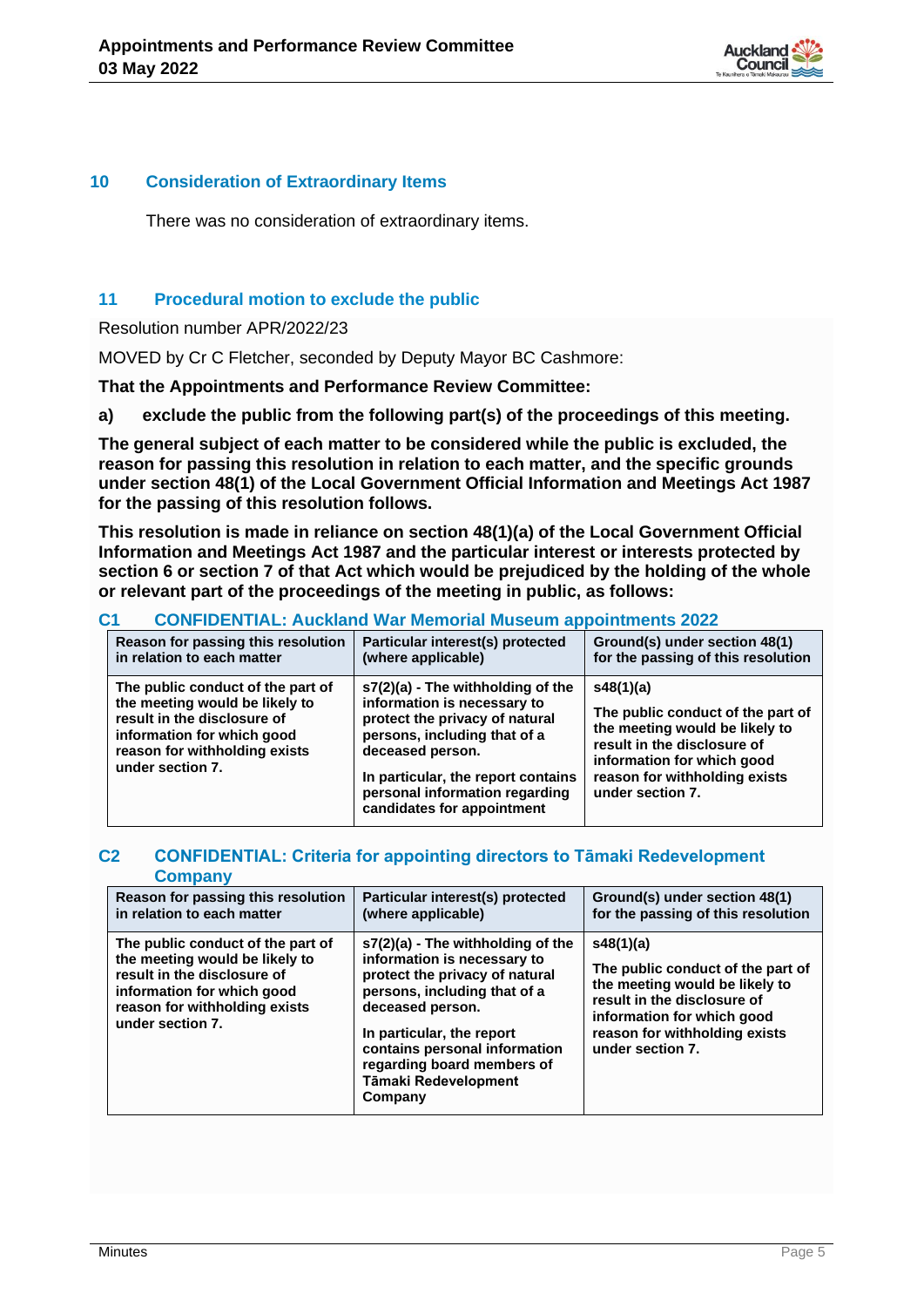

#### **C3 CONFIDENTIAL: Reappointments to non-substantive Council-controlled organisations 2022**

| Reason for passing this resolution                                                                                                                                                    | Particular interest(s) protected                                                                                                                                                                                                                                                            | Ground(s) under section 48(1)                                                                                                                                                                      |
|---------------------------------------------------------------------------------------------------------------------------------------------------------------------------------------|---------------------------------------------------------------------------------------------------------------------------------------------------------------------------------------------------------------------------------------------------------------------------------------------|----------------------------------------------------------------------------------------------------------------------------------------------------------------------------------------------------|
| in relation to each matter                                                                                                                                                            | (where applicable)                                                                                                                                                                                                                                                                          | for the passing of this resolution                                                                                                                                                                 |
| The public conduct of the part of<br>the meeting would be likely to<br>result in the disclosure of<br>information for which good<br>reason for withholding exists<br>under section 7. | $s7(2)(a)$ - The withholding of the<br>information is necessary to<br>protect the privacy of natural<br>persons, including that of a<br>deceased person.<br>In particular, the report<br>contains personal information<br>regarding board members of<br>council-controlled<br>organisations | s48(1)(a)<br>The public conduct of the part of<br>the meeting would be likely to<br>result in the disclosure of<br>information for which good<br>reason for withholding exists<br>under section 7. |

**The text of these resolutions is made available to the public who are present at the meeting and form part of the minutes of the meeting.**

**CARRIED**

2.06pm The public was excluded.

Resolutions in relation to the confidential items are recorded in the confidential section of these minutes and are not publicly available.

2.30pm The public was re-admitted.

# **RESTATEMENTS**

It was resolved while the public was excluded:

#### **C1 CONFIDENTIAL: Auckland War Memorial Museum appointments 2022**

Resolution number APR/2022/24

MOVED by Cr C Fletcher, seconded by Cr P Coom:

- b) agree that the report will always remain confidential due to the private information relating to individuals contained in the report
- c) note that at the conclusion of the appointment process, the decisions on candidates appointed will be made publicly available.

#### **C2 CONFIDENTIAL: Criteria for appointing directors to Tāmaki Redevelopment Company**

Resolution number APR/2022/25

MOVED by Cr C Fletcher, seconded by Member D Taipari:

- e) agree that the report will always remain confidential due to the private information relating to individuals contained in the report
- f) note that at the conclusion of the appointment process, the decisions on candidates appointed will be made publicly available.